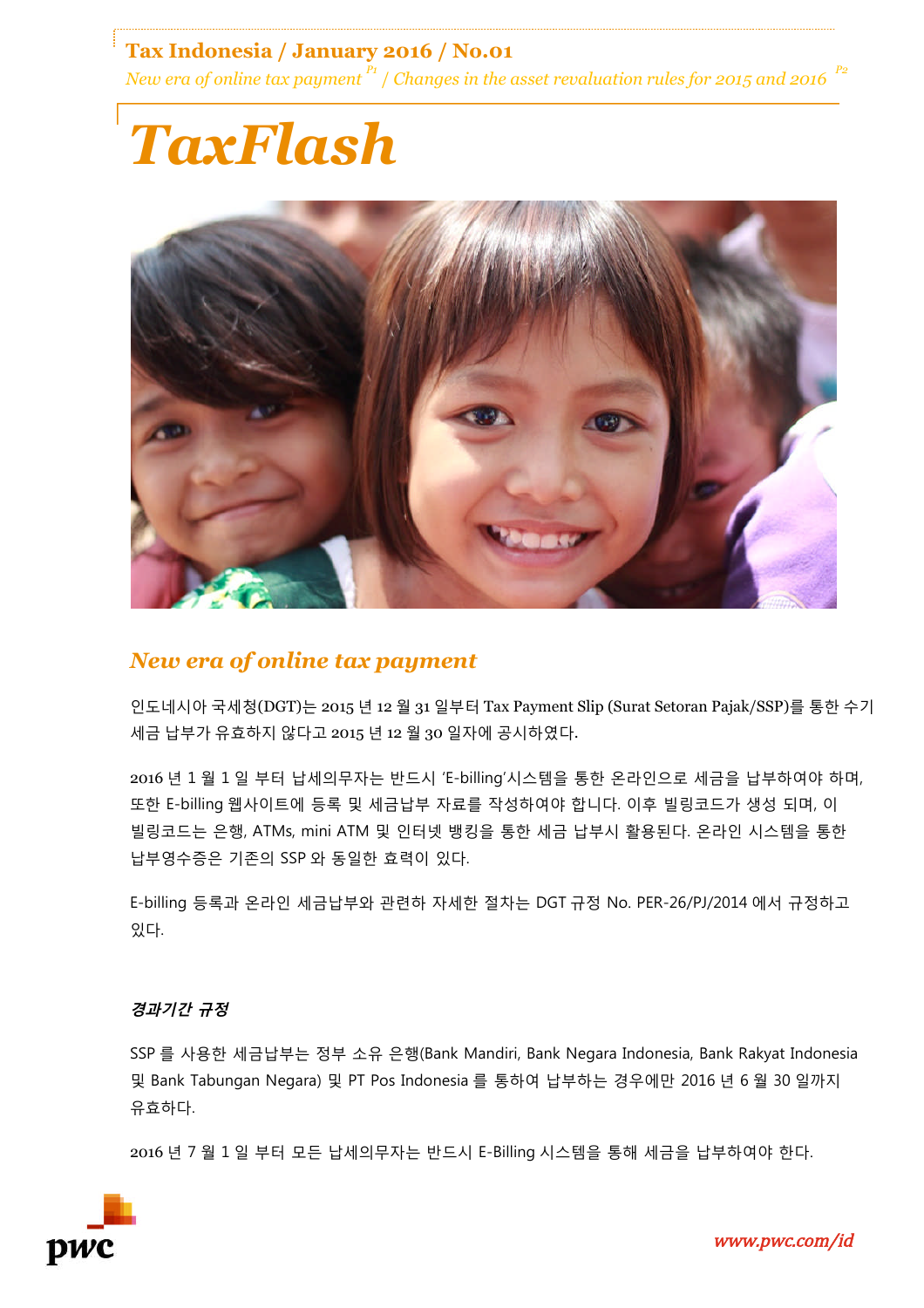## *Changes in the asset revaluation rules for 2015 and 2016*

재무부(MoF) 장관은 2015 년 12 월 21 일 MoF 규정 No.233/PMK.03/2015(PMK-233)을 발표하여 기존의 MoF 규정 No.191/PMK.010/2015(PMK-191)의 일부 조항을 개정하였다. 기존의 PMK-191 규정은 2015 년 및 2016 년에 한해 세무목적상 고정자산 재평가를 하는 경우에 대한 세금 감면 혜택을 다루고 있다.

신규 개정사항은 하기와 같으며, 기존의 PMK-191 의 자세한 사항은 Tax Flash No.28/2015 를 참고하길 바란다.

#### *1.* **고정자산의 범위**

PMK-191 에서 명시한 바와 같이, 고정자산의 재평가는 납세의무자가 소유한 고정자산의 일부 또는 전부를 대상으로 시행이 가능하며, 이는 PMK-233 에서도 동일하다. 다만 그러한 고정자산은 1 년 이상의 내용연수를 가져야 한다.

#### *2.* **제한 기간**

재평가된 고정자산의 매각 제한 규정은 하기와 같이 변경되었다.

| 고정자산 카테고리 | 재평가 이후 매각 제한 기간 |                |
|-----------|-----------------|----------------|
|           | <b>PMK-191</b>  | <b>PMK-233</b> |
| 카테고리 1, 2 | 신규 내용연수 종료시 까지  | 3년             |
| 카테고리 3, 4 | 10 년            | 5년             |
| 토지 및 건물   |                 | 1 년            |

제한 규정의 불이행시에는 추가적으로 25%(법인 납세의무자, 고정사업장) 또는 30%(개인 납세의무자)의 세금이 최종분리과세로 과세된다. 이 경우 기존에 납부한 세금은 공제된다.

PMK-191 에 명시된 조항과 별도로, 동 제한기간 규정은 고정자산이 더 이상 생산에 사용될 수 없어 이를 처분하는 경우에는 적용되지 아니한다.

#### *3.* **재평가 차이의 인식**

PMK-191 은 세무상 재평가로 인한 차이금액을 회계상 재무상태표에 자본으로 인식하도록 규정하고 있다. 동 의무사항은 세무상 재평가를 수행한 법인은 인도네시아 재무회계기준(PSAK) 16 에 따라 회계 목적으로도 고정자산 재평가를 수행하여야 하는 것으로 해석된다.

그러나 이러한 의무사항은 PMK-233 에서 개정이 되었으며, PMK-233 에서는 세무상 재평가로 인한 차이금액은 납세의무자의 재무제표(financial statements)에 주석으로 공시하도록 규정하고 있다. 이는 납세의무자가 세무목적 뿐만아니라 회계목적상으로도 재평가를 수행하여야 하는 부담을 완화시켜 주었으며, 결과적으로 납세의무자는 재무제표상의 공시의무만을 부담하게 된다.

#### *4.* **국영기업을 위한 특별 조항**

PMK-233 은 국영기업의 재평가에 대한 특별한 조항을 두고 있으며, 국영기업이 고정자산을 재평가하는 경우 재무부 산하의 Directorate General of State Wealth 의 국영 감정평가 기관으로 부터 재평가를 받아야 한다.